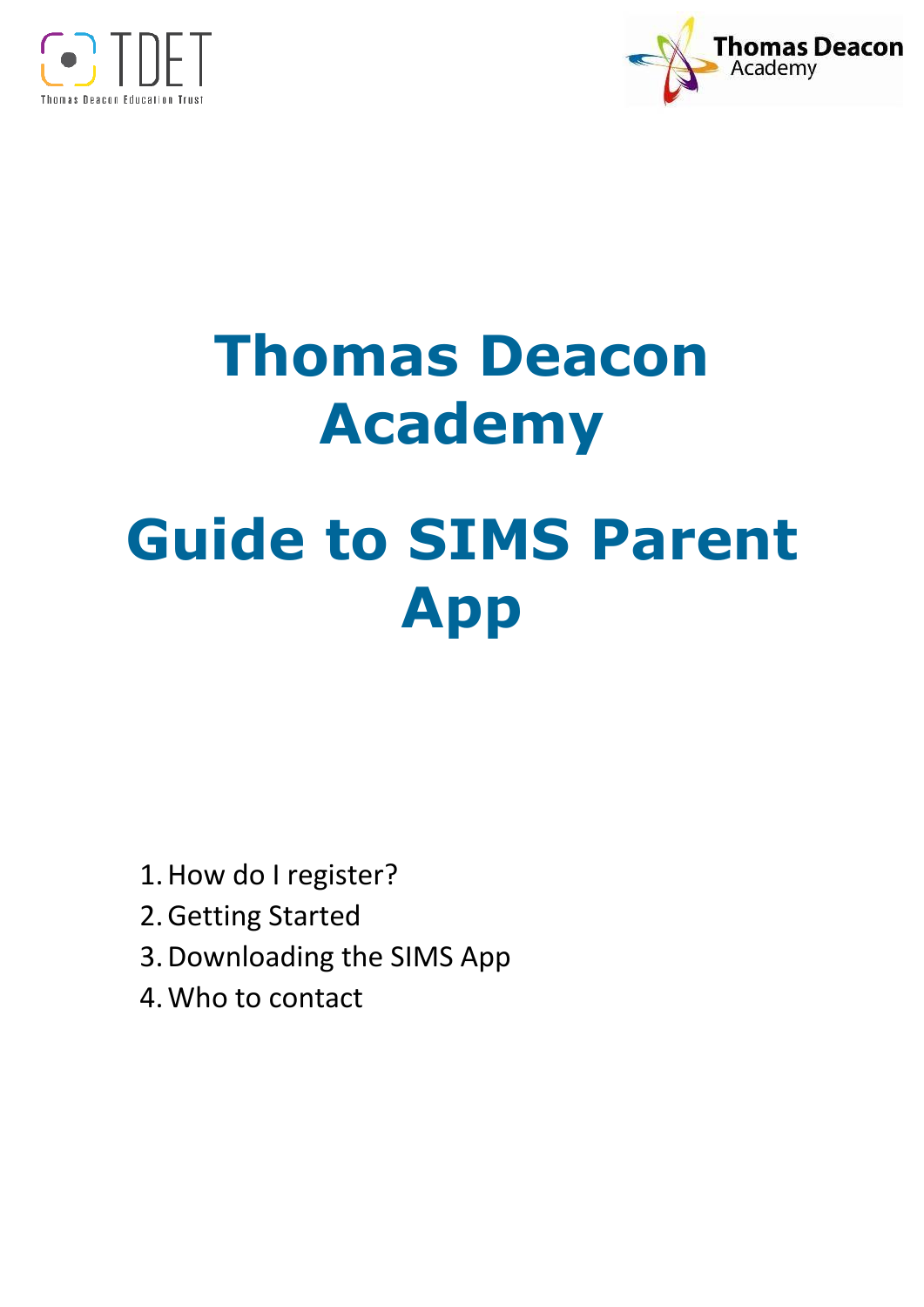## **1. How do I register?**

Before beginning the registration processes, you will need the following:

- Your unique registration email. We have already sent out a registration email that contains a registration link and an invitation code. This email will be sent from Capita SIMS (**noreply@sims.co.uk**). If you cannot find this email, please check your junk mail and ensure it has not been marked as SPAM.
- The date of birth of one of your children who attends the school.
- A [Microsoft \(including Office 365\), Google,](https://support.capitasoftware.com/csm?id=kb_article_view&sysparm_article=KB0035956) Facebook, Twitter or SIMS ID account. You can use an existing account (e.g. a Hotmail account) or create a new one online - they are free, easy to set up and you can use any valid email address and password.

(If you do not have an up to date email address or do not have an email address registered with us please phone your Year admins who can input this information and send the link to your unique registration email)

View a tutorial on the registration process:

- [SIMS Parent: Parent Registration Tutorial \(PDF version\)](https://support.capitasoftware.com/csm?id=kb_article_view&sysparm_article=KB0035993)
- [SIMS Parent: Parent Registration Tutorial \(MP4 version\)](https://support.capitasoftware.com/csm?id=kb_article_view&sysparm_article=KB0035994)

#### **Getting Started**

1. Open the email and click the link or the website URL as instructed. A new internet browser window will open and you will be asked to log in.

*IMPORTANT NOTE: Only users with an existing SIMS ID account can enter their details in the Username and Password fields that are displayed.*

2. Users who do not have a SIMS ID account should register with a Microsoft (including Office 365), Google, Facebook or Twitter account. Click the icon for the relevant Third Party account (Facebook and Twitter are accessible via the **Use another provider** button) and you will be directed to sign in using your existing details.

**IMPORTANT NOTE:** You will be quided through the login process. Once logged in, you will *be asked if you want to authorise SIMS Parent to use your account.*

- 3. You will now be asked for an **Invitation code**.
	- o If you were able to use **click this link** in the email you received, this field will be populated automatically.
	- o If you had to select the web address in the email, you will need to copy the invite code from the email and paste it into the space provided.
- 4. Enter the **Date of birth** of one of your children attending the school. This is for security purposes only and this information will not be used in the SIMS Parent system.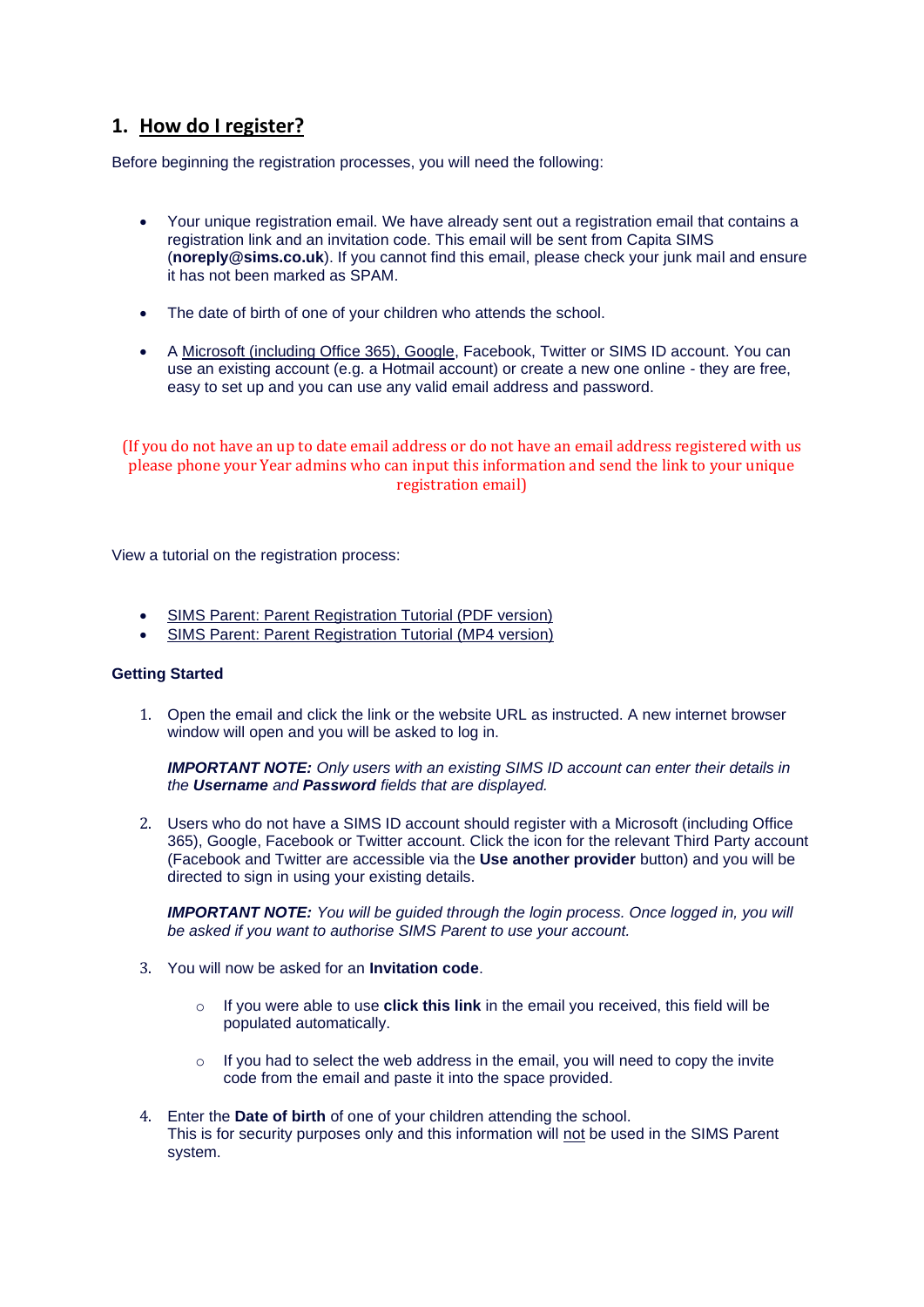#### 5. Click the **Register** button to continue.

## **2. Getting Started**

## **How do I register?**

*NOTE: Users with multiple roles need to register only once. For example, users who are both a parent and a teacher should register as either a parent or a teacher but should not register as both. Once registered, all of the relevant parent and teacher information will be available.*

1. You will receive a registration email from [noreply@sims.co.uk](mailto:noreply@sims.co.uk)  containing a unique invitation code. You will need this code to set up your SIMS Online Services account. If you have not yet received a registration email, please check your SPAM folder before contacting your school.

#### *IMPORTANT NOTE:*

*To register for SIMS Online Services products, you will need one of the following accounts: Microsoft, Office 365, Google, Facebook, Twitter or SIMS ID.*

*Only users with an existing SIMS ID account can use SIMS ID to register.*

*For guidance on setting up a Third Party account, please refer to the Setting up a* Microsoft or Google Account *document, which is available from the Hot Topics area of My Account* 

*[\(https://myaccount.capita-cs.co.uk/hot-topics/sims-parent-app](https://myaccount.capita-cs.co.uk/hot-topics/sims-parent-app-student-app/)[student-app/\)](https://myaccount.capita-cs.co.uk/hot-topics/sims-parent-app-student-app/).* 

2. Follow the link in the email to be directed to the registration page.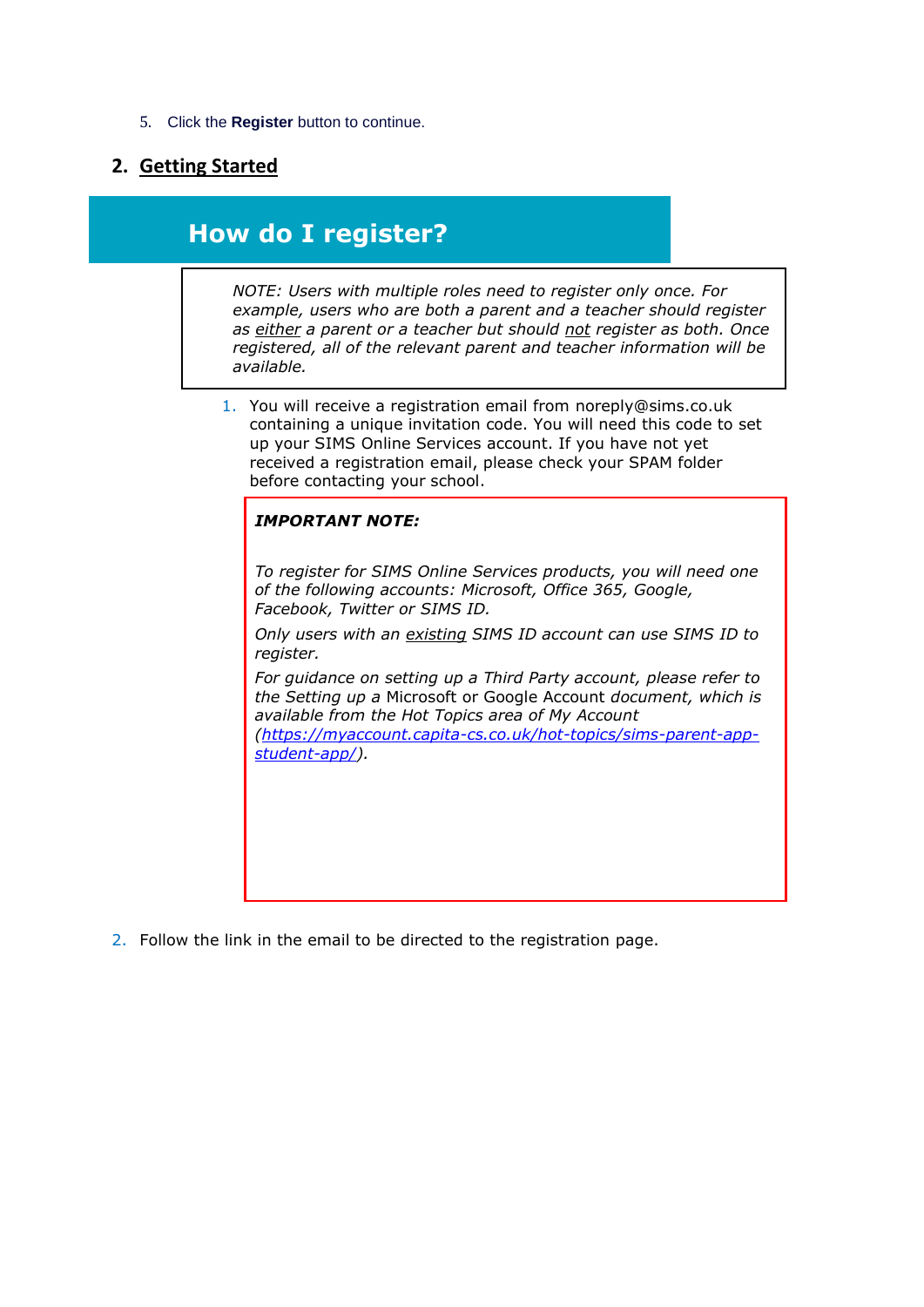

- 3. Click the button for your preferred account and you will be directed to sign in.
	- Users who already have a SIMS ID account can sign in with SIMS ID.
	- Users who do not have a SIMS ID account should register with a Microsoft (including Office 365), Google, Facebook or Twitter account.
	- To use Facebook or Twitter, click the **Use another provider**  button.



- The **Use another email account** button launches the **Microsoft**  Create account page [\(https://signup.live.com/\)](https://signup.live.com/), where you can create a Hotmail account.
- The **Use another provider** button returns you to the previous screen.
- 4. Having selected your account provider, follow the on-screen registration process.

# **How do I sign in?**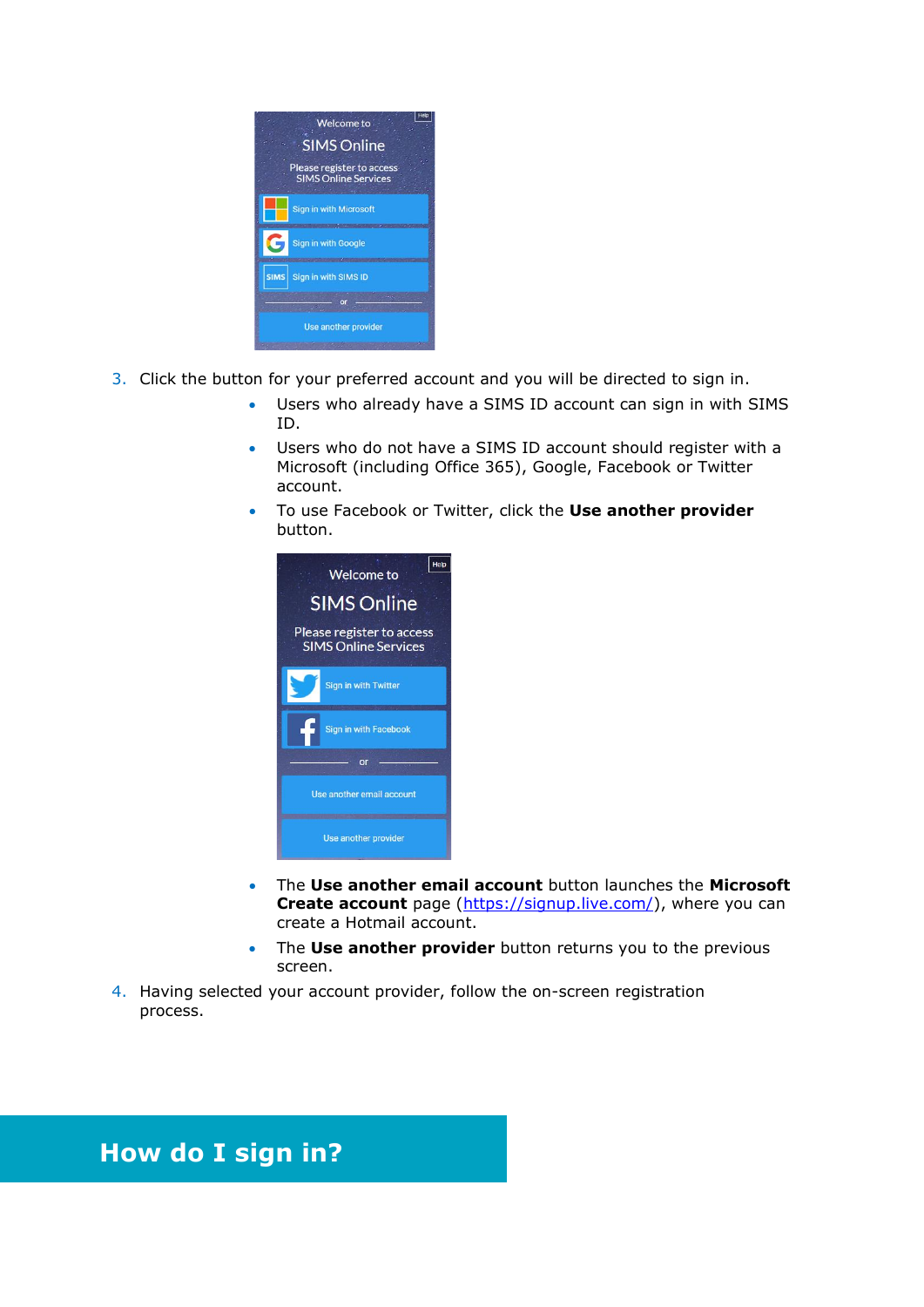Once the registration process is complete, users can sign in via the following URLs.

For Parents [https://www.sims-parent.co.uk](https://www.sims-parent.co.uk/) or via the SIMS Parent app\* For Students [https://www.sims-student.co.uk](https://www.sims-student.co.uk/) or via the SIMS Student app\*

For Schools

- Product Admin Portal [https://admin.sims.co.uk](https://admin.sims.co.uk/)
- Parental Engagement Portal [https://www.sims-engagement.co.uk](https://www.sims-engagement.co.uk/)

• Activities Portal [https://organiser.sims-activities.co.uk](https://organiser.sims-activities.co.uk/)

\* The apps are available for iOS and Android devices via the Play Store or iTunes.

|--|

Sign in to SIMS Parent

| <b>SIMS</b> | Sign in with SIMS ID    |
|-------------|-------------------------|
| ∣ £l        | Sign in with Facebook   |
| v           | Sign in with Twitter    |
|             | G Sign in with Google   |
|             | Sign in with Microsoft  |
|             | Sign in with Office 365 |

- 1. Click the icon for the account that you registered with. A new window will open.
- 2. Enter your sign in details.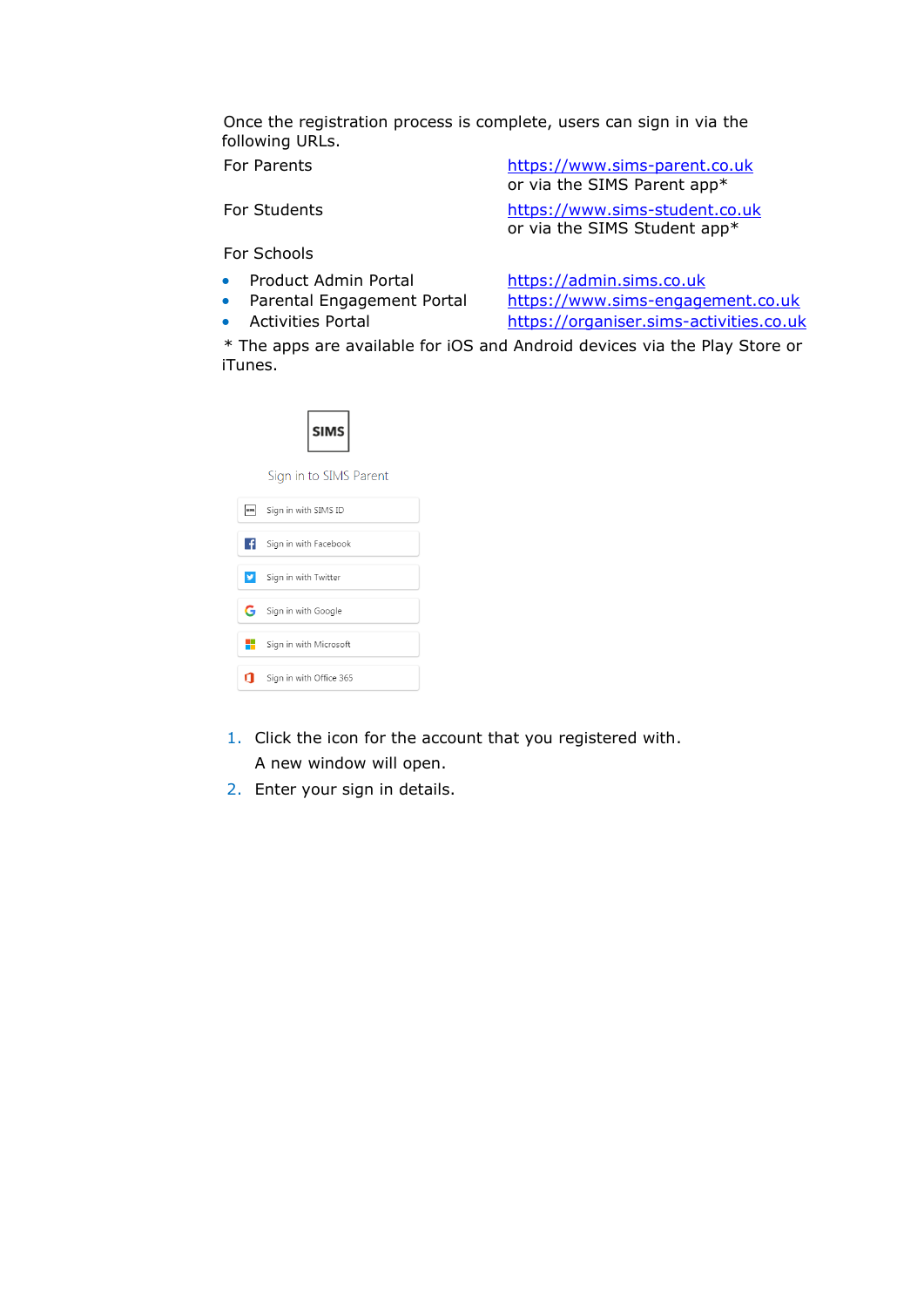# **Why can't I register?**

If you do not have a

SIMS ID account, you should register with a Microsoft, Office 365, Google, Facebook or Twitter account. Click the icon for the relevant Third Party account and you will be directed to sign in using your existing details. If you try to enter your Microsoft, Office 365, Google, Facebook or Twitter details in the SIMS ID **Username** and Password fields, the following error will be displayed.

|                                                                                 | <b>SIMS</b>            |             |                         |
|---------------------------------------------------------------------------------|------------------------|-------------|-------------------------|
|                                                                                 | Sign in to SIMS Parent |             |                         |
| Username<br><b>Username</b>                                                     |                        | <b>SIMS</b> | Sign in with SIMS ID    |
| Password<br>Password<br>In the interest of security you are advised not to save | <b>OR</b>              | Ŧ           | Sign in with Facebook   |
|                                                                                 |                        | ¥.          | Sign in with Twitter    |
| your username or password in the browser<br>Show Password                       |                        | G           | Sign in with Google     |
| Forgotten your SIMS ID Password?                                                |                        | ۳           | Sign in with Microsoft  |
| Sign in                                                                         |                        | п           | Sign in with Office 365 |

- Before completing the registration process, users should be signed out from *all* accounts. Alternatively, the registration process should be carried out in a private browser window.
- If you have forgotten your password, please contact Microsoft, Office 365, Google, Facebook or Twitter and request a new password.

# **Who do I contact for help?**

If you have a question about your SIMS Online Services Account, please contact Natalie West [\(nlw@tda.education\)](mailto:nlw@tda.education)